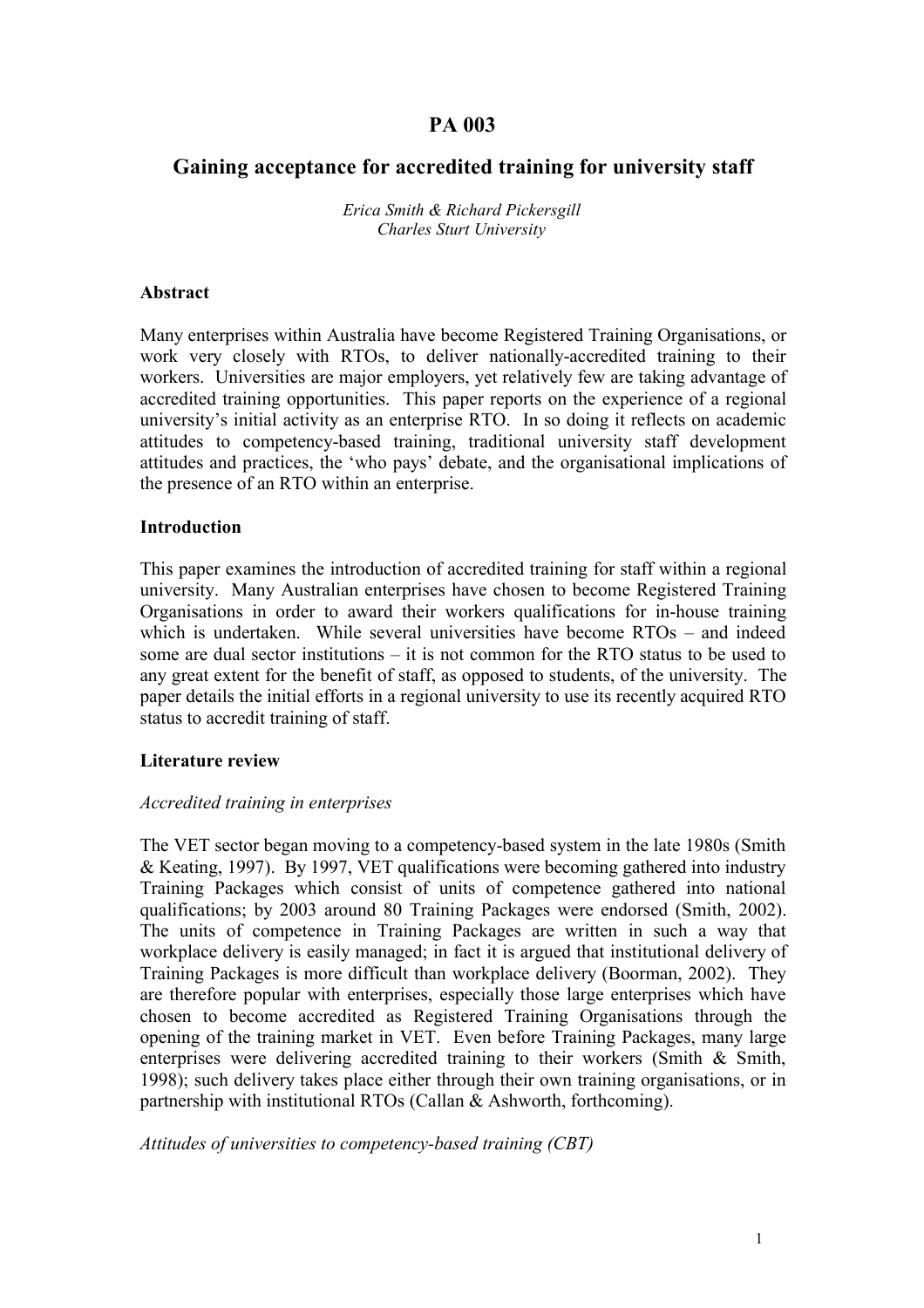Even within the VET sector, the hegemony of competency-based training has been highly contested. Opposition has come from different quarters. Jackson (1993) has criticised CBT as being related to economic rationalism; Smith *et al* (1997) have noted problems teachers have had in delivering it; and Billett *et al* (1999) have noted that CBT is not good at delivering higher-order skills and flexibility among workers. In the early days of the current wave of CBT, competency standards were developed for professional groups traditionally taught in the university sector, such as nurses, teachers (in the USA) and pharmacists (Leveratt, 1993). However universities were generally hostile to competency-based training (Hager, 1992) and thus a decade ago it gradually became clear that the VET sector and the higher education sector in Australia would be proceeding down very different paths in relation to teaching of students.

## *University staff development for general and academic staff*

Universities thus rejected competency-based training for their students, and there is little evidence that the notion has been considered seriously for training of staff within universities. In general, staff training at universities is still in its relative infancy. Academic staff development is currently gaining a higher profile, although departments providing such training are constantly challenged by a viewpoint that university teaching and assessment should be learned through reflection on practice and discussion rather than through training activities (Hicks, 2002). Staff development of 'general' or 'support' staff (ie non-academics) is often relatively ignored, with a perception that they are disadvantaged against academics as regards training (Herron, 1998). In general the complex relationships of different departments within universities, lack of corporate-style human resource practices, and the position of university staff as providers rather than receivers of education leads to a lack of emphasis upon staff development relative to other industry sectors (Sunderland & Vulliamy, 1999).

### **The development of the RTO at the university in this study**

As at some other Australian universities, the initial move to create an RTO within the university came from the Education Faculty which offers a range courses for VET practitioners. The VET teaching section wished to embed qualifications in Assessment and Workplace Training within its degree and graduate diploma VET courses. Initially an arrangement was made through another RTO, but over a period of several years accredited status was explored and finally attained for an autonomous RTO situated within the commercial arm of the university. RTO status was attained in early 2002, and because of the introduction of the Australian Quality Training Framework (AQTF) registration had to be renewed within twelve months. This entailed a great deal of detailed attention to assessment and reporting issues; as in other RTOs (Smith & Brennan, 2002), the process, while difficult, proved instructive. The appointment of a new Acting Director of the commercial arm of the university in mid-2002 enabled developments relating to the RTO to proceed more rapidly after a period without a Director.

Other Faculties (not just Education) were seeking to explore embedding of VET qualifications within their university-level awards, and also to explore the possibilities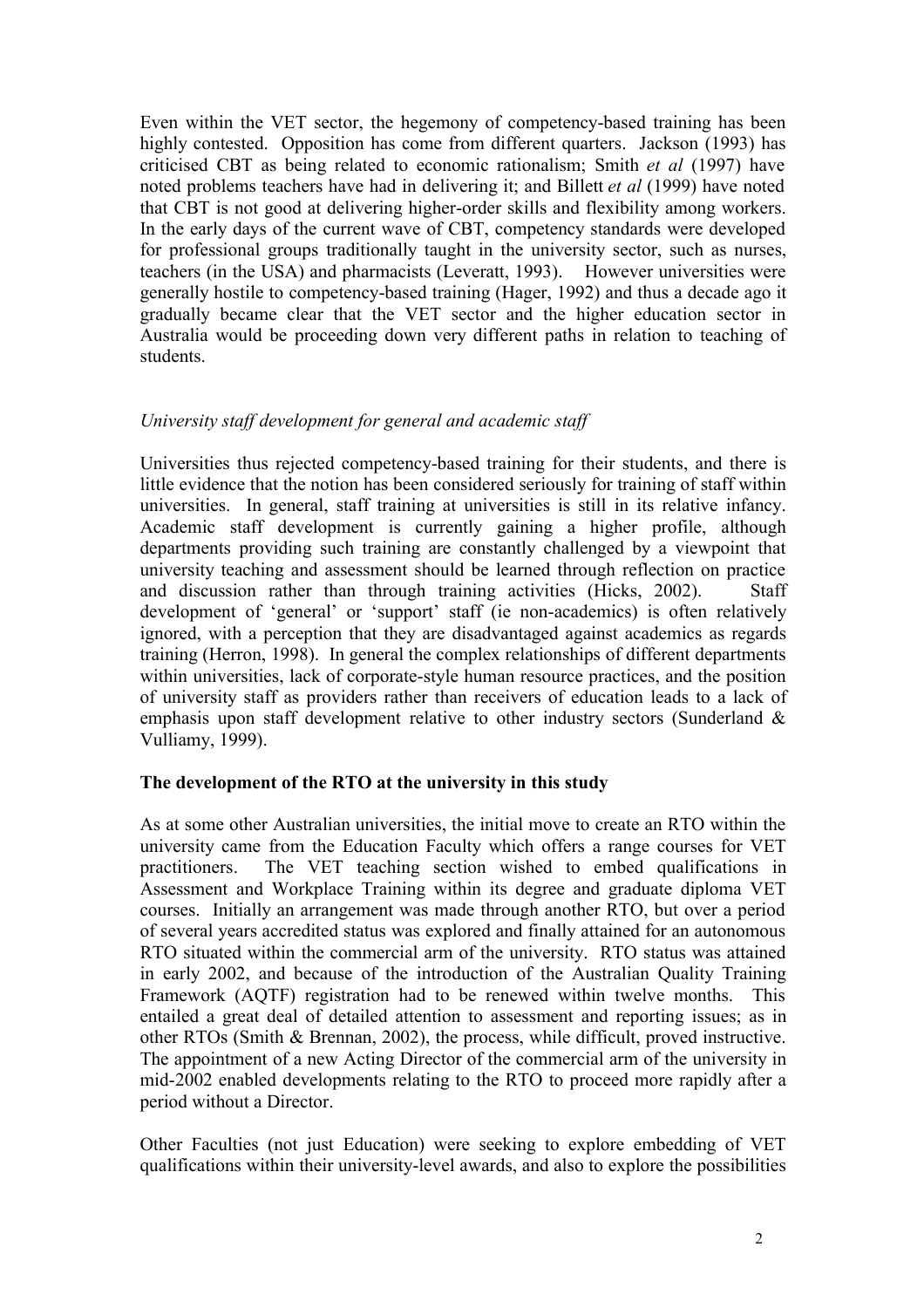of income-earning VET courses within their discipline areas. As well as the discipline-based courses, though, senior staff within the university were interested in the possibility of offering accredited training to staff. The RTO's Advisory Committee therefore contained representatives not only from Faculties but also from operational Divisions within the university.

At the time of writing the RTO had only one qualification on its scope, the Certificate IV in Assessment and Workplace Training, but was awaiting an audit visit from the State Accreditation Body to add five further qualifications. Two of these, the Certificates I and II in Information Technology, were intended for the accreditation of staff training. Three were for the use of Faculties in teaching students, and were in the Health and Education areas. The State Accreditation Body was, at the time of the research, taking six months to process renewals of registration and additions to scope.

## **Research method**

Three research methods were utilised. The first was a review of documentation (Spindler & Spindler, 1992) associated with the RTO, including the minutes of the RTO's Advisory Committee and internal papers produced concerning the use of the RTO for accreditation of staff training. In conjunction with formal documentation, notes taken at meetings where the RTO was discussed were consulted. The practice of using notes from meetings subsequently for research purposes can be viewed as a form of participant observation (Smith, 2002). Secondly, a review of several other universities' utilisation of their RTO status for staff training was undertaken. Thirdly, interviews were held with internal stakeholders connected with the RTO's operations relating to staff training. Those interviewed were: the RTO's co-ordinator, the Director of the Division of Information Technology, a staff development officer from the Division of Human Resources, and a supervisor in the text processing department of the Learning Materials Centre. These semi-structured interviews (Minichiello *et al,* 1995) were designed to elicit the reasons for stakeholders' interest in, and engagement with, accredited training. Interviews are generally regarded as being the best way to understand the world view of the respondent and to gather new ideas on a topic (Merriam, 1988: 74). Following completion of the data collection, the findings from each phase of research were written up separately and then a thematic analysis (Stake, 1995) was undertaken to draw out the main issues uncovered during the research.

# **Findings**

### *Document analysis*

Documentation of the development of the RTO within the university revealed little mention of the reasons why the university wished to establish an RTO. However, notes of an informal meeting attended by the Vice Chancellor establish that the Vice Chancellor viewed the accreditation of staff training as the most valuable function of the RTO. An RTO advisory committee meeting soon afterwards set down the major functions of the RTO including the accreditation of staff training. Subsequent Advisory Committee meetings record discussion of the use of the RTO to accredit staff IT training, and associated consultancy work undertaken for the Human Resources Division. This comprised mapping of a staff development course against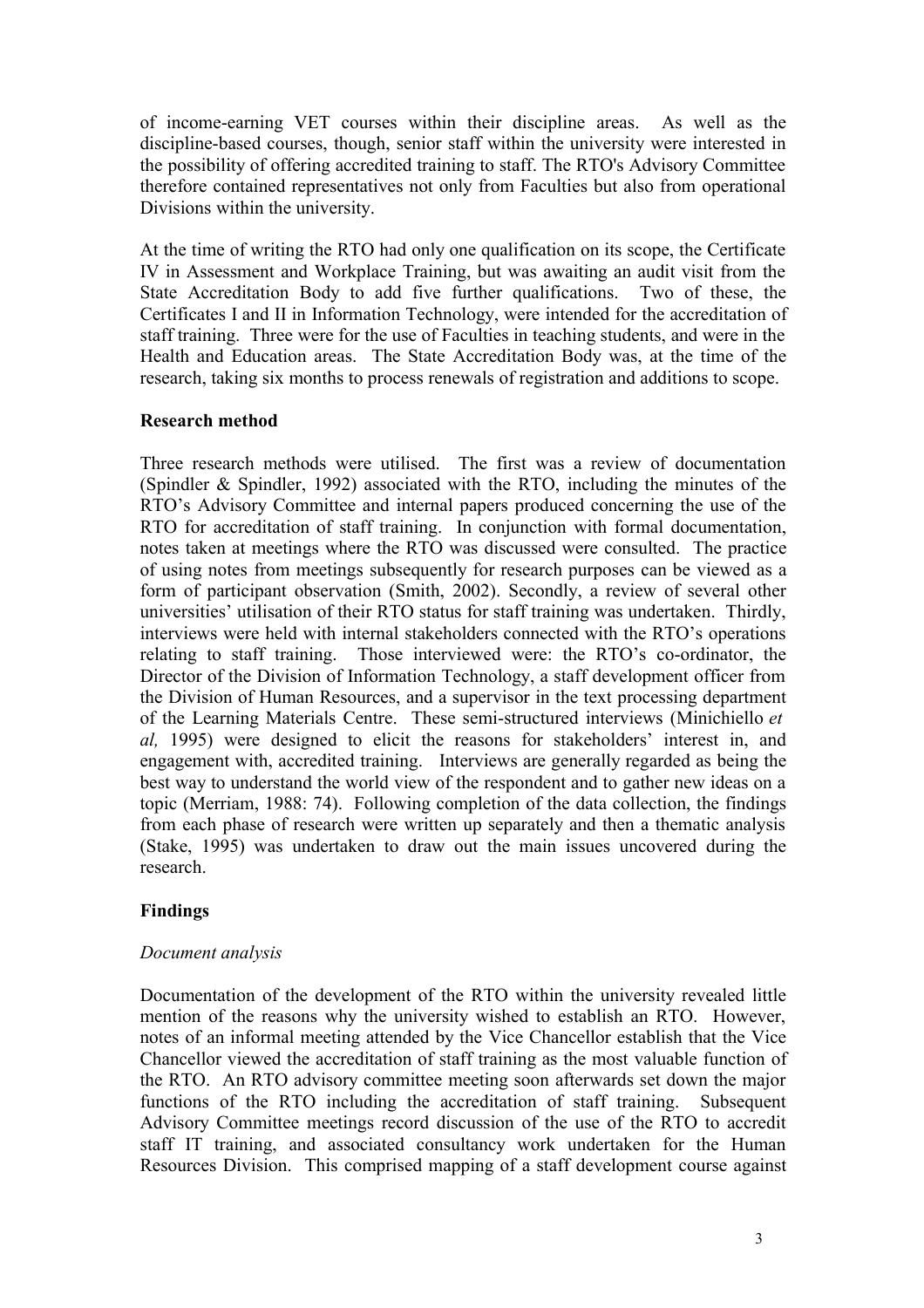the 'Train Small Groups' unit of competency, and mapping of the work of the university's text processing staff against relevant Training Packages. However the minutes of the meetings indicate that at least as much attention was paid to disciplinerelated RTO activities (ie for use with students) as to staff development activities.

In late 2002 difficulties were encountered relating to the question of 'who pays' for accreditation of staff training. This issue was complicated by the position of HR as a service provider of staff development (although funds did not change hands) to Divisions and Faculties of the university, with a restricted budget. Notes from a teleconference in November involving senior personnel from HR and IT Divisions show that the issue was left unresolved and the RTO's funding status for the future uncertain. Moreover there were some sensitivities about division of labour between the RTO and the HR Division which are apparent in notes from this teleconference and of the RTO Advisory Committee in December 2002. A draft paper was produced outlining the relative roles of HR and the RTO, which was still under discussion in early 2003. In a separate development, a proposal for the use of units of competence in Assessment and Workplace Training for the training of academic staff was greeted with a positive response at a senior management strategic planning meeting. The direction was that this should be directed initially at casual academics of whom it was estimated there were 500 employed. A draft paper developed by the RTO and the university's teaching development section setting out this proposal in more detail was approved at a meeting of Deans and those Directors with academic responsibilities. However notes from the meeting record that the most senior academic present, although supporting the proposal, stated that 'the term competency-based training makes my flesh crawl'.

# *Contact with other universities*

Other universities were contacted to investigate the extent to which they used their RTO for staff training. The National Training Information Service as well as personal contact with VET academics was used to try to identify universities which might be involved. The research process indicated that, even among dual sector institutions such as some Victorian universities, little accreditation of staff development was taking place. At RMIT, for example, the only usage of the RTO for staff was in accrediting staff in the TAFE section of RMIT with the Certificate IV in Assessment and Workplace Training. Some universities, for example University of New England, used their RTOs as stand-alone commercial providers competing with other private and public RTOs for mainstream business. Others, like Griffith, used their RTOs only for accreditation purposes associated with VET or VET-in-schools degree courses.

The University of Newcastle appeared to be the most advanced user of accredited training. While not an RTO itself, it had a close partnership with a private RTO which did enable some staff development to be accredited. This was confined to a Frontline Management qualification and the unit 'Train Small Groups'. For the latter unit, departments paid for the staff's training but if staff required certification they had to pay this cost themselves. Attendance at the 'Train Small Groups' training was part of the contract for casual tutors, although certification was not compulsory. The University of New South Wales appeared to be proceeding in the same direction but on a smaller scale. Using, in this case, their own RTO, the university offered units from the same Training Packages as did Newcastle to its own staff. However, unlike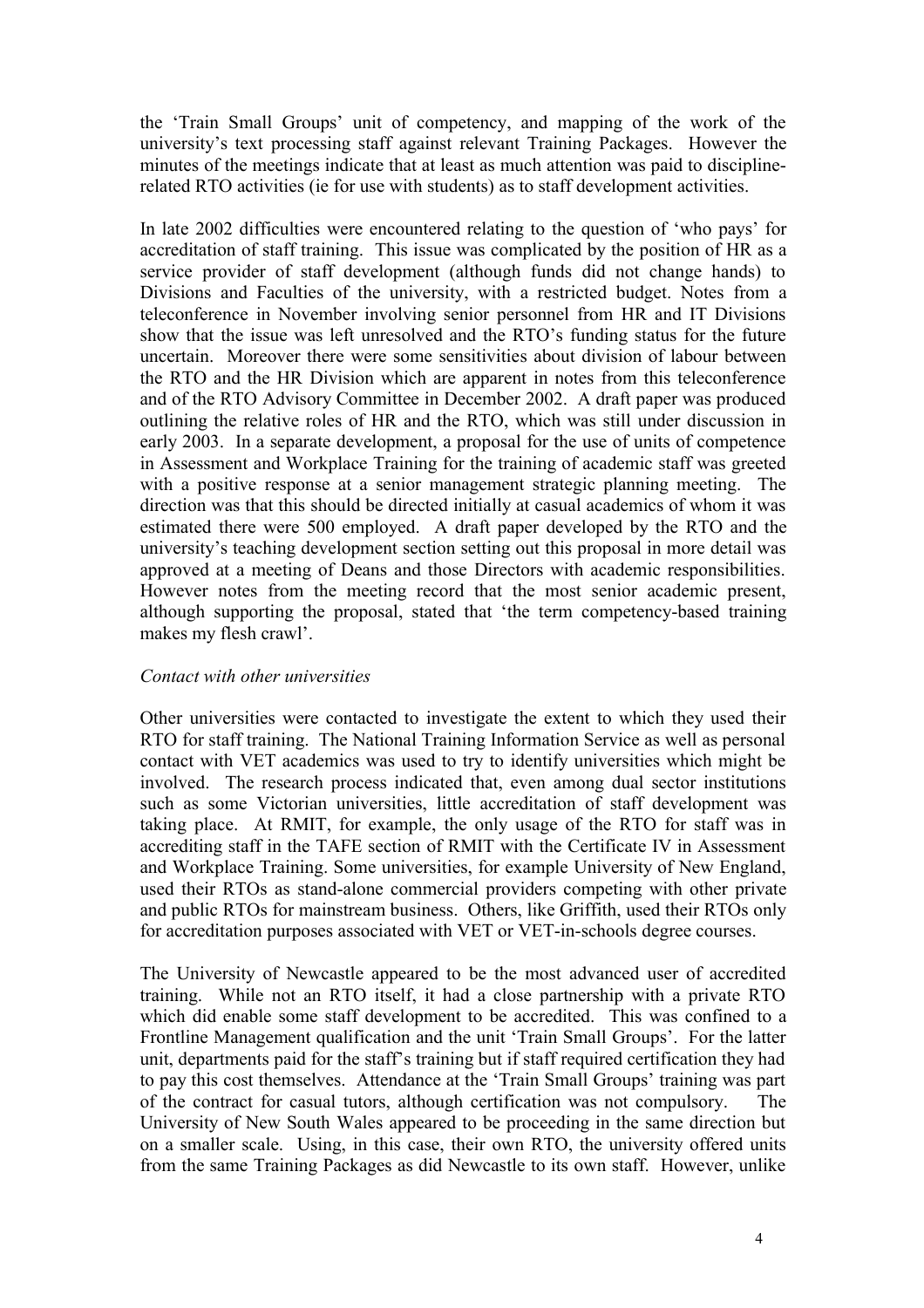Newcastle, there was little take-up of Assessment and Workplace Training units among academic staff, either full-time or casual.

## *Stakeholder interviews*

Interviews were conducted with staff in the Division of Information Technology, the Division of Human Resources, and the RTO. Notwithstanding the general support of accredited training for staff development at senior management level noted above, IT was the only division where this interest has translated into specific requests for accreditation.

The predominance of Distance Education (DE) within the university course structure had made the IT department a significant stakeholder in the area of skill development and recognition. The DE mode encompassed both traditional paper based teaching and learning materials as well as an increasing on-line component. Electronic communication ranged from simple emails to the electronic submission, logging and marking of assignments, student participation in subject-based electronic forums (ie subject 'chat rooms') and fully on-line teaching and learning. The IT Division had responsibility for the production of paper based instructional materials (in its department of materials production and design), as well as the more familiar IT responsibilities of computer and network support. Consequently, IT Division staff could be engaged in a range of functions from basic clerical work though paraprofessional and professional activities in text editing and instructional design as well as network maintenance and development.

In general the interviews reflected and confirmed the attitudes found in the document analysis section of the paper. Perceptions by stakeholders may be grouped around two general categories. These are, issues to do with perceptions of relevance of the nature and level of skills and knowledge expressed in Training Packages and questions involving administrative structures and practices of the university.

# Perceptions of the relevance of accredited training

IT management saw advantages in providing accredited staff development to approximately Certificate II/III levels, particularly in the text editing and clerical/administrative areas, but had reservations about the relevance of accredited packages in para-professional and professional computing, network design and maintenance areas. Staff development was considered important for these latter groups, but management considered that other skill development programs, such as those recognised by the computer industry and directly associated with hardware and software manufacturers and suppliers (such as Microsoft/Novell etc) were more appropriate. A difficulty noted was the rapid and ongoing change in computing, and it was argued that existing accredited programs were either not at an appropriate technical level and/or were unable to keep pace with changes in the industry. Thus this attitude could be industry-specific.

Support for accredited training was however quite strong at supervisor level in the materials production and design section. Here it was noted that job functions were expanding and changing and that Training Packages were generally able to reflect skill needs as applied by staff. It was in fact a recognition of these changing job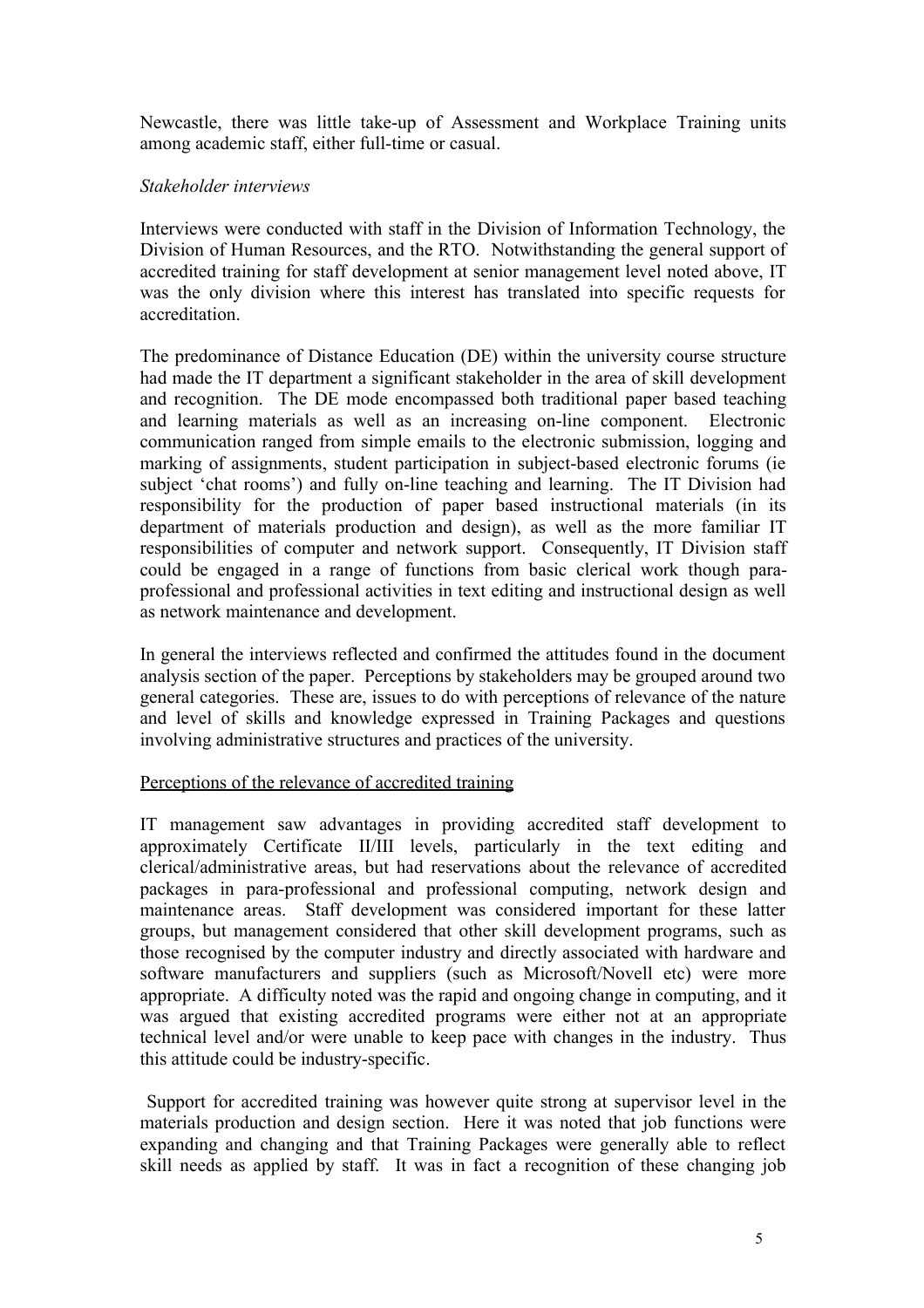functions that had underpinned the skills mapping exercises noted earlier in the paper. This applied both to both to 'technical' skills such as editing, layout and design and also to the increased requirements for on-the-job supervision and training to be found in training qualifications up to Certificate IV level.

Two further advantages of accredited training were noted. These were first, that the provision of accredited and nationally recognised training would allow the university to 'give something back to staff', (a sentiment with which senior management concurred), and second, that the *internal* use of accredited packages would also assist in *external* recruitment. It was stated that the diverse roles undertaken in the course production area had led to job advertisements that were either confusing or had deterred potential applicants who assumed that they did not have the required range of skills. As a result, there had been a number of occasions in which no applications had been received for advertised positions. The use of specific criteria as contained in the accredited packages provided more transparent job statements and allowed potential applicants readily to identify that their previous experience and/or certification met the job requirements. It is worth noting that despite the interest shown by general staff, particularly in obtaining teaching/training credentials, the RTO co-ordinator reported that no academic staff had responded to opportunities so far advertised. Thus, despite the 'blurring' of traditional boundaries between some academic and general staff noted elsewhere (Pickersgill, van Barneveld & Bearfield, 1998) in this study the interviews appeared to identify differences in acceptance between 'academic' (as well as higher-level 'professional' areas) and the technical and applied areas.

## Perceptions of organisational and administrative issues

The second general area of comment related to organisational and administrative structures and practices. Again, comments in this area can be grouped under two broad areas. These were first, a recognition that, as the provision of accredited training within the context of staff development and the setting up of a university RTO was new, a clearer definition of roles needed to be developed. The RTO and HR staff members both noted that there was an apparent overlap of roles in providing some areas of staff development and that this was the subject of on-going negotiation. There was however a fairly positive view that accredited training should play a significant role within an overall staff development strategy and that there was no inherent reason why administrative issues would not be resolved.

The second area noted was the issue of who should pay for training. As noted earlier in the paper the staff development budget was limited. One issue raised by interviewees was the extent to which fee-for-service arrangements should be met through internal university transfers, and the extent to which individuals should contribute to staff development activities that resulted in the staff receiving transferable and recognised qualifications. The first point was seen as requiring some policy clarification from senior management, while the second involved some more delicate employee relations issues. One proposal suggested by the RTO officer was that the actual skills training be provided by the university as part of its normal staff development activities (that is to say, non-accredited training but to the level specified in national standards), but that staff pay for accreditation of that training if they wished to receive a formal, externally recognised certificate.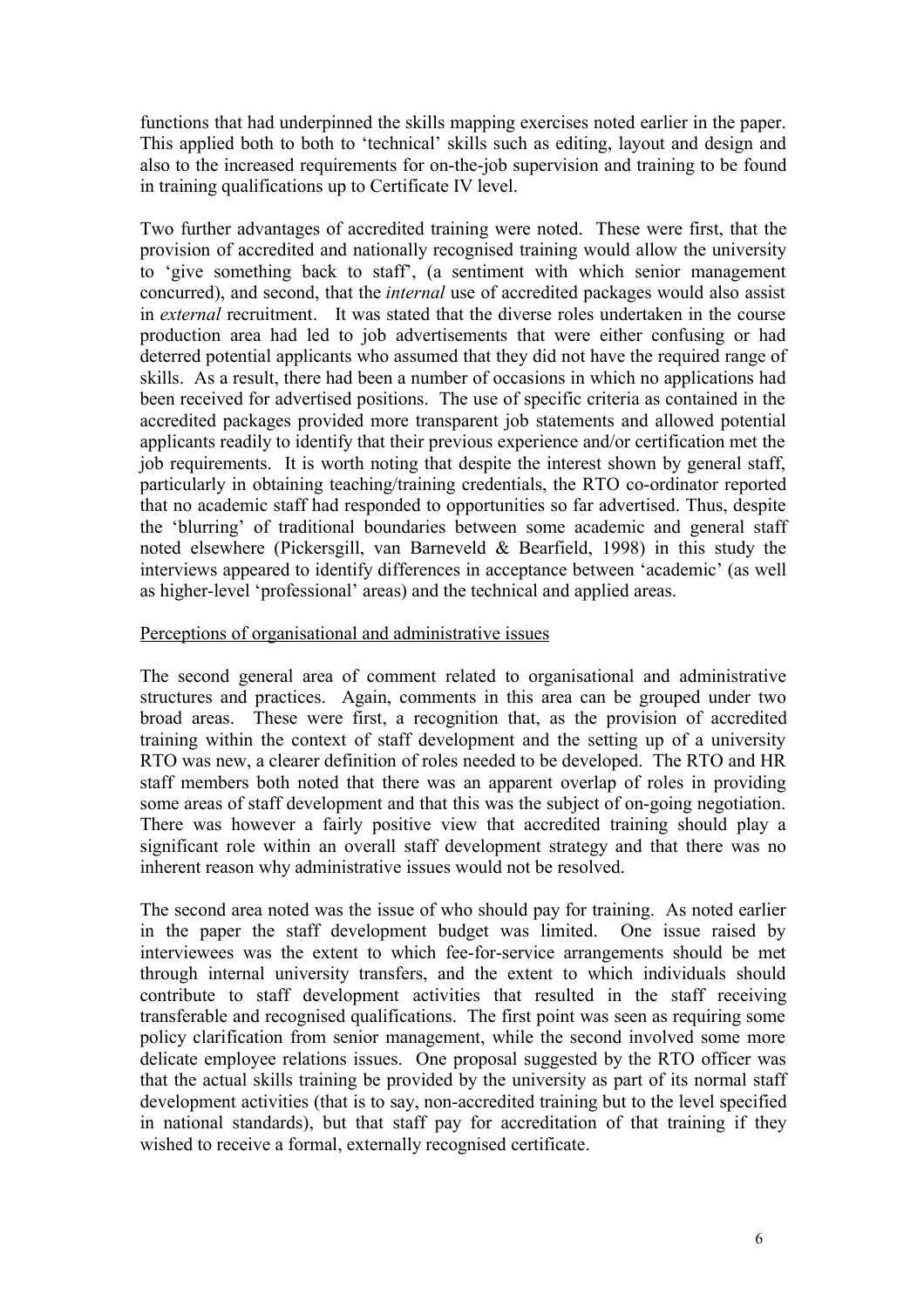At the time of the research, these issues had not been resolved. However, it is significant that the concept of accredited training (where packages are available at the appropriate level) be incorporated within staff development was, in principle, supported by the stakeholders involved in this research. It was also interesting to note that identified issues and perceptions relating to the wider incorporation of accredited training within university staff development programs appeared to be more closely related to particular university administrative and employee relations strategies than they were to direct issues of knowledge and skill development.

### **Discussion and conclusion**

Gaining acceptance for an innovation involves not only support for an idea but willingness to change structures, attitudes and behaviours to enable the idea to be implemented. In this case study it was clear that staff at all levels of the university agreed that it was a good idea to have the capability of formal accreditation for staff training. There were some clearly articulated notions of the benefits such an innovation would bring; for example, staff motivation, assistance with recruitment, and higher skill levels in areas of strategic importance. However it was not clear the accredited training was considered suitable for all levels or types of staff. For example, because provision and accreditation of academics' training was only at the initial stages of planning it was not really possible to judge whether academics' attitudes to CBT would influence their take-up of accredited training opportunities. The comment by the senior academic manager recorded earlier in the paper suggested that there might well be some resistance to the notion. The acceptance of accredited training could also be hindered by the belief that it was appropriate only for lowerlevel staff. This attitude emerged clearly only in an interview in the IT Division and without other divisions with which to compare, it is not possible to state that it was not industry-specific.

While accredited training was accepted, at least for non-academic and less senior staff, as a good thing in principle, its implementation was not so straightforward. Changes to structures, attitudes and behaviours needed to be involved in the acceptance process. There appeared to be several factors which made implementation problematic. Firstly the university structure had not been set up to contain an RTO so it did not 'fit' well within present structures. Secondly there were varying degrees of familiarity with the VET system and some senior staff were thus unfamiliar with the processes involved in having staff training accredited. Thirdly (and this finding was inferred not explicitly stated) the amount of time required to add a qualification to the RTO's scope seemed to frustrate stakeholders.

Thus in order for accredited training to be widely accepted and understood several factors needed resolution. The university structure needed to be realigned to accommodate the RTO, and to enable stakeholders and staff to understand the distinction between the RTO and the staff development function of HR. Allied to this, the roles of the various staff members (such as the RTO co-ordinators, staff development officers, department supervisors) needed to be made clearer. In addition the research supported the literature in that the staff development function of the university was found to be relatively underdeveloped; hence the addition of a new notion – accredited training – was all the more problematic. Finally it seemed that more education generally about accredited training opportunities was needed for all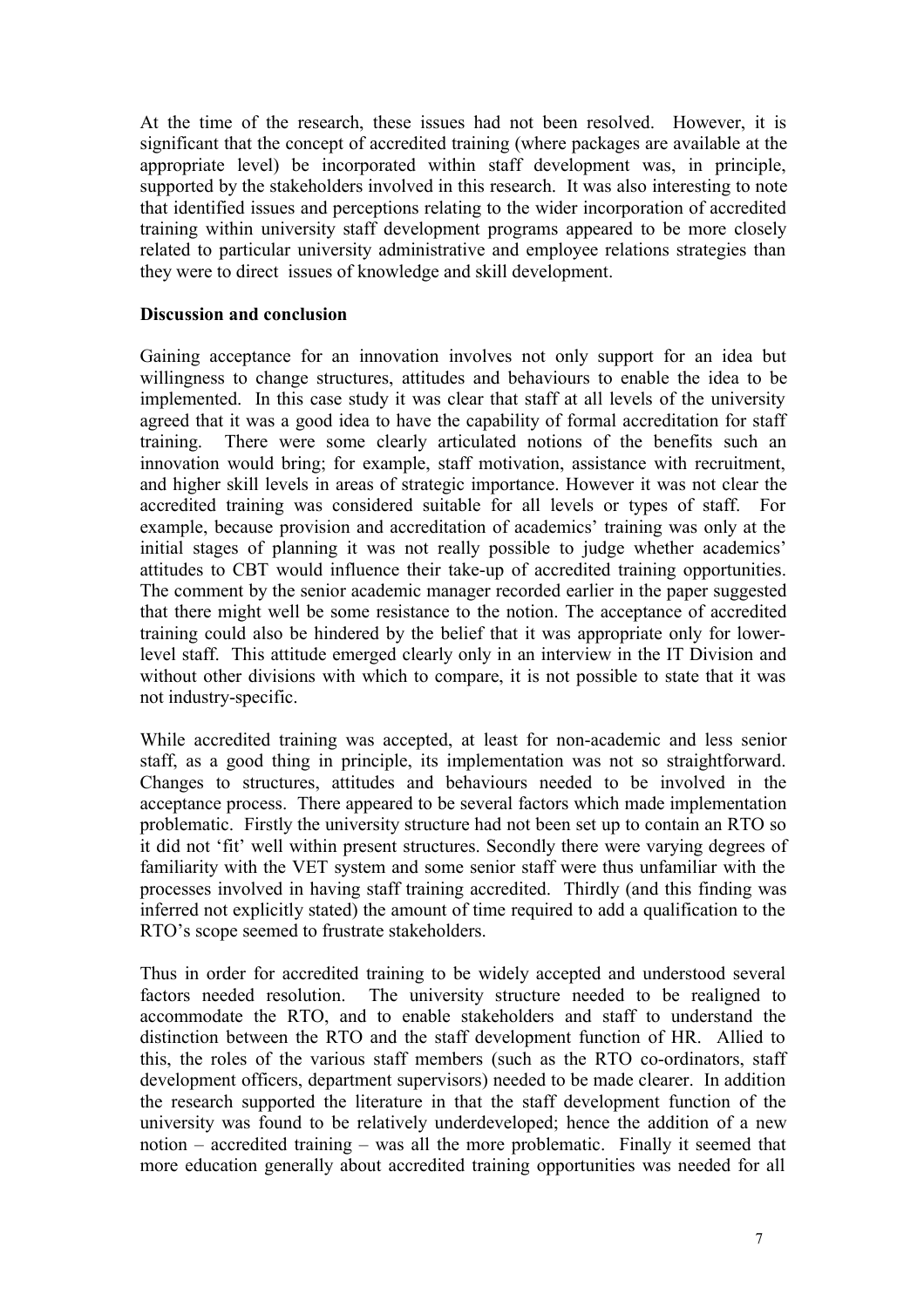staff so that they understood not only the possibilities it opened up but also the complexities and timeframes associated with its introduction.

Much of the confusion about structures and roles appeared to relate to the fact that the RTO served two major purposes: student-based and staff-based. Hence it could not sit within the HR department as might be the case in some other enterprise RTOs. However it should be noted that in other instances enterprise RTOs do not only serve the staff of their own organisation (for example they might offer commercial courses to external students) and so the structural difficulties outlined in the paper may not be exclusive to universities. Issues of cross-charging and unclear role definition might be common to many enterprise RTOs. The literature on enterprise RTOs is not yet sufficiently well-developed to enable a judgment to be made in this area.

#### **References**

- Billett, S., McKavanagh, C., Beven, F., Angus, L., Seddon, T., Gough, J., Hayes, S. & Robertson, I. (1999). *The CBT decade: Teaching for flexibility and adaptability.* National Centre for Vocational Education Research (NCVER), Adelaide.
- Herron, B. (1998). Researching staff training and development: A study of general staff university women. Paper presented at the 7th Annual NCVER VET Research conference, Charles Sturt University, Wagga Wagga, July.
- Boorman, A. (2001). How institutions respond to Training Packages. *Research to reality: Putting VET Research to work, 4th Australian VET Research Association Conference*, 28-30 March, Adelaide.
- Merriam, S. B. (1988). *Case study research in education.* Jossey Bass, San Francisco.
- Brennan, R. & Smith, E. (2002). Australian Quality Training Framework: Impact of provisions relating to teaching and teacher qualifications, *Australian Vocational Education Review.*
- Callan, V. & Ashworth, P. (forthcoming). *Working together: Industry and VET provider training partnerships*. NCVER, Adelaide.
- Hager, P. (1992). How convincing are the arguments against competency standards? *What future for Technical & Vocational Education & Training? International Conference*, Melbourne, 14-18 December.
- Hicks, O. (2002). Because I was invited. *HERDSA News*, 24:3, 6-8.
- Jackson, N. (1993). Competence: A game of smokes and mirrors? In C. Collins, (Ed) *Competencies: The competencies debate in Australian education and training*. Australian College of Education, Canberra. 162-181.
- Leveratt, M. (1993). Competency debate and the professions. *Australian TAFE Teacher,* 27:4, December, 57-62.
- Minichiello, V., Aroni, R., Timewell, E. & Alexander, L. (1995). *In-depth interviewing: Principles, techniques, analysis,* 2<sup>nd</sup> edn. Longman, Melbourne.
- Pickersgill, R., van Barneveld, K. & Bearfield, S. (1998*). General and academic work: Are they different? A discussion paper on current practices and options for changing work organisation and enterprise bargaining.* Department of Employment, Education, Training & Youth Affairs, Canberra.